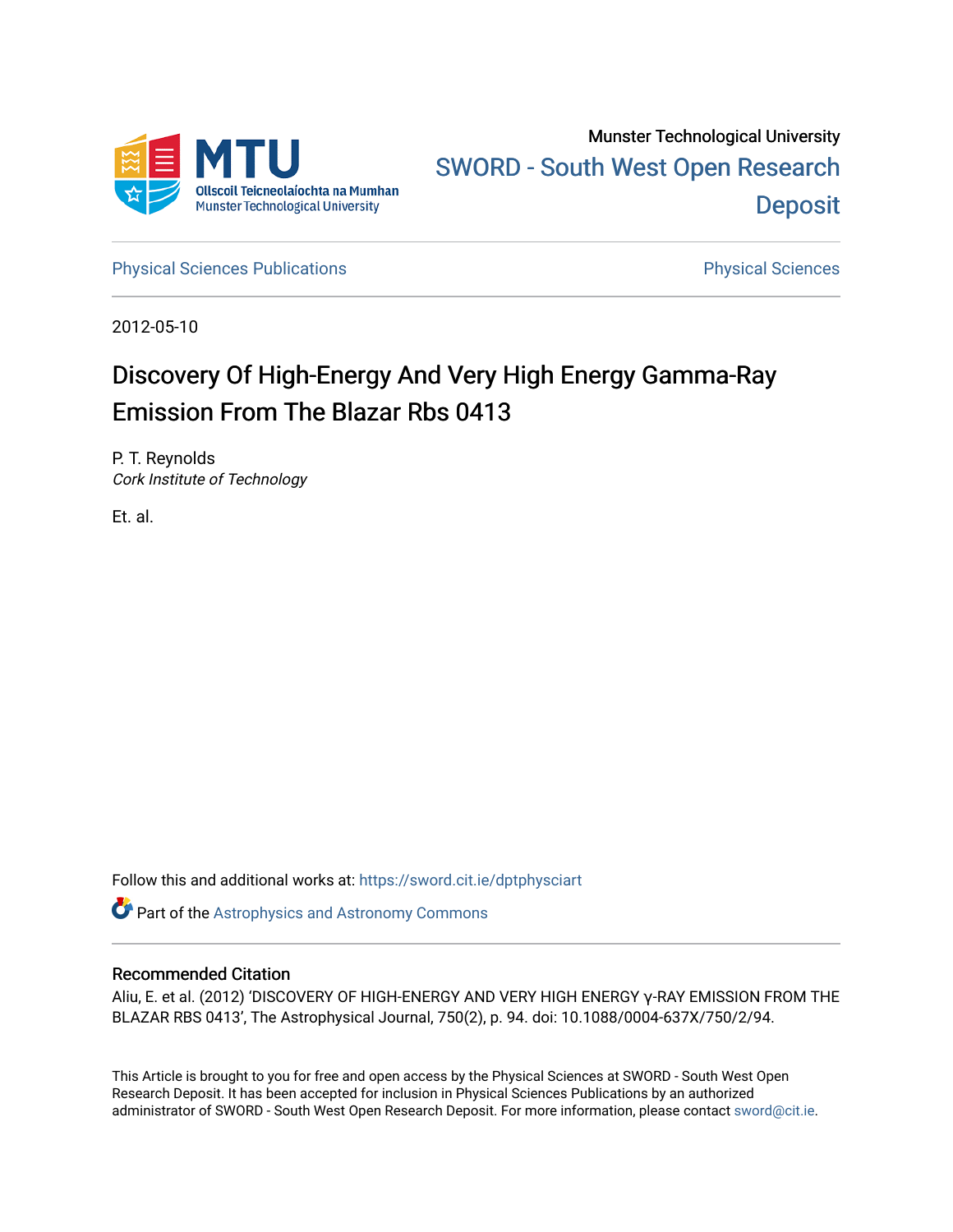# DISCOVERY OF HIGH-ENERGY AND VERY HIGH ENERGY *γ* -RAY EMISSION FROM THE BLAZAR RBS 0413

E. ALIU<sup>1</sup>, S. Archambault<sup>2</sup>, T. Arlen<sup>3</sup>, T. Aune<sup>4</sup>, M. Beilicke<sup>5</sup>, W. Benbow<sup>6</sup>, M. Böttcher<sup>7</sup>, A. Bouvier<sup>4</sup>, S. M. Bradbury<sup>8</sup>, J. H. Buckley<sup>5</sup>, V. Bugaev<sup>5</sup>, K. Byrum<sup>9</sup>, A. Cannon<sup>10</sup>, A. Cesarini<sup>11</sup>, L. Ciupik<sup>12</sup>, E. Collins-Hughes<sup>10</sup>, M. P. CONNOLLY<sup>11</sup>, P. COPPI<sup>13</sup>, W. CUI<sup>14</sup>, G. DECERPRIT<sup>9</sup>, R. DICKHERBER<sup>5</sup>, J. DUMM<sup>15</sup>, M. ERRANDO<sup>1</sup>, A. FALCONE<sup>16</sup>, Q. FENG<sup>14</sup>, J. P. FINLEY<sup>14</sup>, G. FINNEGAN<sup>17</sup>, L. FORTSON<sup>15</sup>, A. FURNISS<sup>4</sup>, N. GALANTE<sup>6</sup>, D. GALL<sup>18</sup>, S. GODAMBE<sup>17</sup>, S. GRIFFIN<sup>2</sup>, J. GRUBE<sup>12</sup>, G. GYUK<sup>12</sup>, D. HANNA<sup>2</sup>, K. HAWKINS<sup>7</sup>, J. HOLDER<sup>19</sup>, H. HUAN<sup>20</sup>, G. HUGHES<sup>21</sup>, T. B. HUMENSKY<sup>22</sup>, P. KAARET<sup>18</sup>, N. KARLSSON<sup>15</sup>, M. KERTZMAN<sup>23</sup>, Y. KHASSEN<sup>10</sup>, D. KIEDA<sup>17</sup>, H. KRAWCZYNSKI<sup>5</sup>, F. KRENNRICH<sup>24</sup>, M. J. LANG<sup>11</sup>, K. LEE<sup>5</sup>, A. S MADHAVAN<sup>24</sup>, G. Maier $^{21}$ , P. Majumdar $^3$ , S. McArthur $^5$ , A. McCann $^2$ , P. Moriarty $^{25}$ , R. Mukherjee $^1$ , R. A. Ong $^3$ , M. Orr $^{24}$ , A. N. Otte<sup>4</sup>, N. Palma<sup>7</sup>, N. Park<sup>20</sup>, J. S. Perkins<sup>26,27</sup>, A. Pichel<sup>28</sup>, M. Pohl<sup>21,29</sup>, H. Prokoph<sup>21</sup>, J. Quinn<sup>10</sup>, K. Ragan<sup>2</sup>, L. C. Reyes<sup>30</sup>, P. T. Reynolds<sup>31</sup>, E. Roache<sup>6</sup>, H. J. Rose<sup>8</sup>, J. Ruppel<sup>21,29</sup>, D. B. Saxon<sup>19</sup>, M. Schroedter<sup>6</sup>, G. H. Sembroski<sup>14</sup>, G. D. Şentürk<sup>22</sup>, A. W. Smith<sup>17</sup>, D. Staszak<sup>2</sup>, I. Telezhinsky<sup>21,29</sup>, G. Tešić<sup>2</sup>, M. Theiling<sup>14</sup>, S. Thibadeau<sup>5</sup>, K. Tsurusaki<sup>18</sup>, A. VARLOTTA<sup>14</sup>, M. VIVIER<sup>19</sup>, S. P. WAKELY<sup>20</sup>, J. E. WARD<sup>10</sup>, T. C. WEEKES<sup>6</sup>, A. WEINSTEIN<sup>24</sup>, T. WEISGARBER<sup>20</sup>, D. A. WILLIAMS<sup>4</sup>, B. ZITZER<sup>14</sup>, P. FORTIN<sup>32</sup>, AND D. HORAN<sup>32</sup><sup>1</sup> Department of Physics and Astronomy, Barnard College, Columbia University, NY 10027, USA <sup>2</sup> Physics Department, McGill University, Montreal, QC H3A 2T8, Canada<br><sup>3</sup> Department of Physics and Astronomy, University of California, Los Angeles, CA 90095, USA<br><sup>4</sup> Santa Cruz Institute for Particle Physics and Depart  $^{8}$  School of Physics and Astronomy, University of Leeds, Leeds, LS2 9JT, UK  $^{9}$  Argonne National Laboratory, 9700 S. Cass Avenue, Argonne, IL 60439, USA  $^{10}$  School of Physics, University College Dublin, Belfield, <sup>11</sup> School of Physics, National University of Ireland Galway, University Road, Galway, Ireland  $^{12}$  Astronomy Department, Adler Planetarium and Astronomy Museum, Chicago, IL 60605, USA  $^{13}$  Department of Astronomy, Y <sup>14</sup> Department of Physics, Purdue University, West Lafayette, IN 47907, USA<br>
<sup>15</sup> School of Physics and Astronomy, University of Minnesota, Minneapolis, MN 55455, USA<br>
<sup>16</sup> Department of Astronomy and Astrophysics, 525 D *Received 2011 November 10; accepted 2012 February 29; published 2012 April 18* ABSTRACT We report on the discovery of high-energy (HE; *E >* 0*.*1 GeV) and very high energy (VHE; *E >* 100 GeV) *γ* -ray emission from the high-frequency-peaked BL Lac object RBS 0413. VERITAS, a ground-based *γ* -ray observatory,

detected VHE *γ* rays from RBS 0413 with a statistical significance of 5.5 standard deviations (*σ*) and a *γ*-ray flux of  $(1.5 \pm 0.6<sub>stat</sub> \pm 0.7<sub>syst</sub>) \times 10<sup>-8</sup>$  photons m<sup>-2</sup> s<sup>-1</sup> (∼1% of the Crab Nebula flux) above 250 GeV. The observed spectrum can be described by a power law with a photon index of  $3.18 \pm 0.68_{stat} \pm 0.30_{syst}$ . Contemporaneous observations with the Large Area Telescope (LAT) on the *Fermi* Gamma-ray Space Telescope detected HE *γ* rays from RBS 0413 with a statistical significance of more than  $9\sigma$ , a power-law photon index of  $1.57 \pm 0.12_{stat-0.12sys}$ , and a  $\gamma$ -ray flux between 300 MeV and 300 GeV of  $(1.64 \pm 0.43_{stat_{-0.22sys}}) \times 10^{-5}$  photons m<sup>-2</sup> s<sup>-1</sup>. We present the results from *Fermi*-LAT and VERITAS, including a spectral energy distribution modeling of the  $\gamma$ simultaneous X-ray (*Swift*-XRT), ultraviolet (*Swift*-UVOT), and *R*-band optical (MDM) data. We find that, if conditions close to equipartition are required, both the combined synchrotron self-Compton/external-Compton and the lepto-hadronic models are preferred over a pure synchrotron self-Compton model.

*Key words:* BL Lacertae objects: individual (RBS 0413–VER J0319+187) – gamma rays: galaxies

*Online-only material:* color figure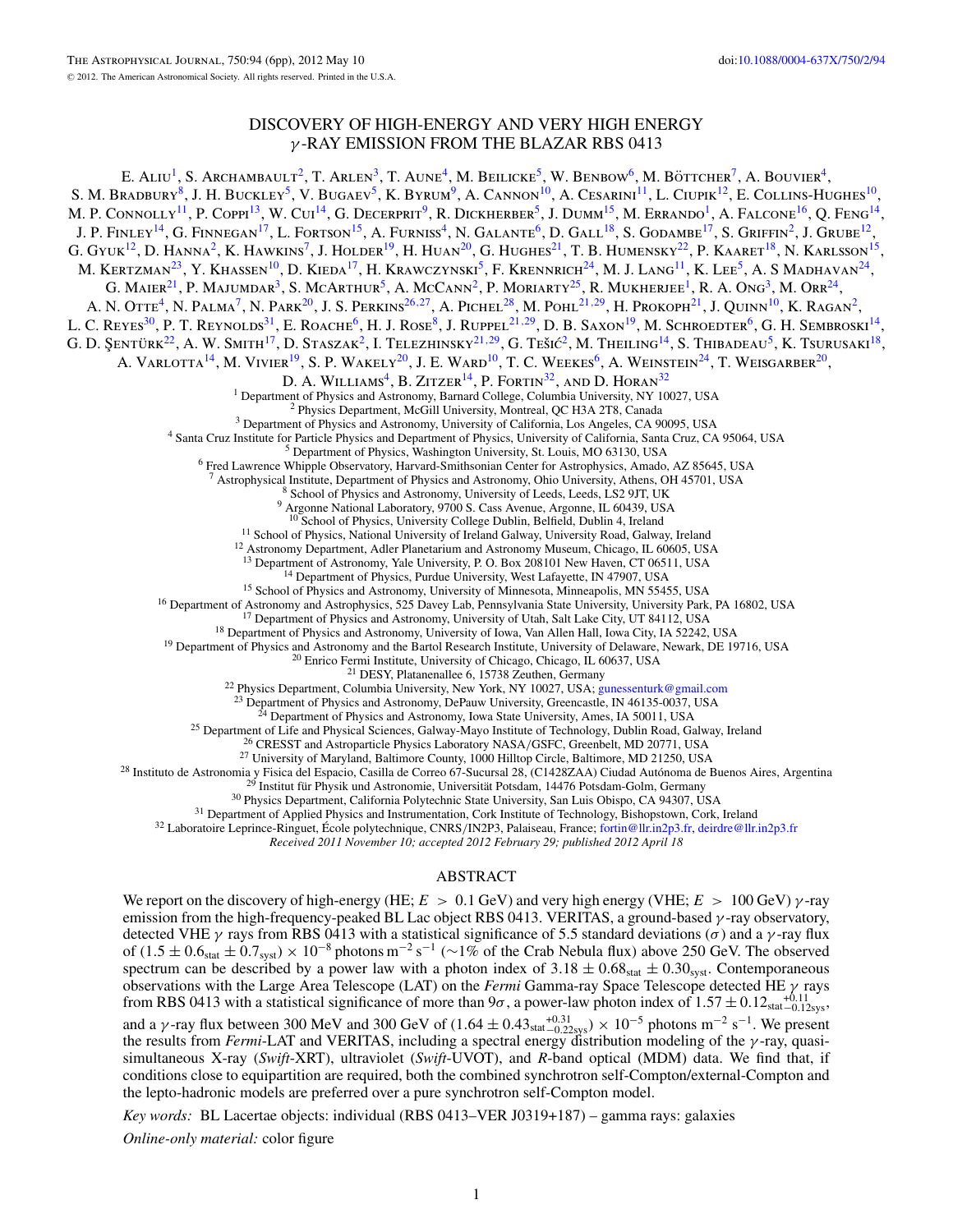#### 1. INTRODUCTION

<span id="page-2-0"></span>Blazars are active galactic nuclei that have their jet axis oriented at a small angle with respect to the observer (Urry & Padovani [1995\)](#page-6-0). They are observationally classified as either flat-spectrum radio quasars (FSRQ) or BL Lacertae (BL Lac) objects according to the broad line emission in their optical spectra. Recent studies interpreting the differing spectral highenergy (HE) *γ* -ray properties of the FSRQs and BL Lacs based on physical mechanisms can be found in, e.g., Ghisellini et al. [\(2009\)](#page-6-0). Blazars are known to emit non-thermal radiation characterized by a double-peaked spectral energy distribution (SED). The low-energy component, generally covering radio to UV*/*X-ray bands, is usually explained as due to synchrotron emission from relativistic electrons in the blazar jet. The origin of the HE component, occurring in the X-ray to *γ* -ray regime, is still not completely resolved and could be due to emission from a relativistic particle beam consisting of leptons and*/*or hadrons. In leptonic models, very high energy (VHE) photons are produced by inverse-Compton (IC) scattering of low-energy photons off the synchrotron-emitting electrons. The soft seed photons for the IC process can be the synchrotron photons (synchrotron self-Compton (SSC); e.g., Maraschi et al. [1992\)](#page-6-0), or they may originate from ambient radiation (external-Compton (EC); e.g., Dermer & Schlickeiser [1993\)](#page-6-0). Hadronic models include synchrotron emission from protons (e.g., Aharonian  $2000$ ) and  $\pi$ <sup>0</sup>-decay from hadronic interactions with subsequent electromagnetic cascades (e.g., Mücke et al. [2003\)](#page-6-0).

RBS 0413 was discovered in the X-ray band (1E 0317.0+1834) during the Einstein Medium Sensitivity Survey and was optically identified as a BL Lac (Gioia et al. [1984\)](#page-6-0). The object was also detected as a radio emitter with the Very Large Array of the National Radio Astronomy Observatory (Stocke et al. [1990\)](#page-6-0). It exhibits significant and variable optical polarization (Stocke et al. [1985\)](#page-6-0). Having a "featureless" optical spectrum (Stocke et al. [1989\)](#page-6-0) and an estimated synchrotron peak frequency log(*ν*peak*/*Hz) = 16*.*99 (Nieppola et al. [2006\)](#page-6-0), RBS 0413 is classified as a high-frequency-peaked BL Lac object (HBL; Padovani & Giommi [1995\)](#page-6-0). It is located at a redshift of 0.190 (Gioia et al. [1984;](#page-6-0) Stocke et al. [1985\)](#page-6-0).

The MAGIC Collaboration observed RBS 0413 in 2004 December–2005 February for a livetime of 6.9 hr and reported a VHE flux upper limit of  $4.2 \times 10^{-12}$  erg cm<sup>-2</sup> s<sup>-1</sup>, at 200 GeV, assuming a power-law spectrum with a photon index of 3.0 (Albert et al. [2008\)](#page-6-0). VERITAS observed the source in the 2008–2009 season and obtained a marginal significance of ∼3*σ*. In 2009, *Fermi* Large Area Telescope (LAT) detected HE emission from the direction of RBS 0413 (Abdo et al. [2010b\)](#page-6-0), triggering new VERITAS observations. These new observations, combined with the previous data, resulted in the detection of RBS 0413 as a VHE *γ* -ray emitter in 2009 October (Ong & Fortin [2009\)](#page-6-0).

# 2. VERITAS OBSERVATIONS AND ANALYSIS RESULTS

VERITAS is a ground-based *γ* -ray observatory sensitive to *γ* rays with energy between 100 GeV and 30 TeV. Located at the Fred Lawrence Whipple Observatory (FLWO) near Amado, southern Arizona, USA (1.3 km above sea level, N 31<sup>°</sup> 40', W 110◦ 57 ), the array consists of four imaging atmospheric Cherenkov telescopes, each having a diameter of 12 m and a field of view of 3°.5 (Holder et al. [2008\)](#page-6-0). During the 2009 annual shutdown (July–August), one of the telescopes was relocated to give a more symmetrical array layout. In addition, a new

**Table 1** Differential Flux Measurements of RBS 0413 above 250 GeV with VERITAS

| Energy | Flux                           | Significance |  |
|--------|--------------------------------|--------------|--|
| (TeV)  | $(m^{-2} s^{-1} TeV^{-1})$     | $(\sigma)$   |  |
| 0.30   | $(1.3 \pm 0.7) \times 10^{-7}$ | 2.1          |  |
| 0.42   | $(5.1 \pm 1.9) \times 10^{-8}$ | 3.0          |  |
| 0.60   | $(1.5 \pm 0.7) \times 10^{-8}$ | 2.3          |  |
| 0.85   | $(4.3 \pm 3.4) \times 10^{-9}$ | 12           |  |

**Notes.** The first column shows the mean energies, weighted by the spectral index. The errors are statistical only.

mirror-alignment system applied in 2009 Spring contributed to an improvement in the point-spread function (PSF), with a decrease of 25%–30% in the 80% containment radius (McCann et al. [2010\)](#page-6-0). As a consequence, the sensitivity showed a significant improvement, and the observation time required for a 1% Crab Nebula detection dropped from ∼48 hr to less than 30 hr. For observations at 70◦ elevation, the energy resolution is 15%–20%, and the angular resolution, defined as the 68% containment radius, is less than  $0^{\circ}$ 1 (Perkins et al. [2009\)](#page-6-0).

VERITAS observed RBS 0413 for 48 hr total using *wobble* mode (Aharonian [2001\)](#page-6-0), with north, south, east, and west wobble positions. After discarding observing runs compromised by bad weather, and a small number affected by hardware problems, 26 hr remained for analysis. One-third of these data were obtained with the old array configuration (2008 September–2009 February, MJD 54732–54883) and the rest with the new array (2009 September–2010 January, MJD 55092–55485). Approximately 3 hr of data with the old array were taken under weak moonlight, which leads to a higher energy threshold for those observations. The source elevation in the data set ranges from 57 $\degree$  to 79 $\degree$ , with an average of  $\sim$ 70 $\degree$ . Data analysis steps consist of calibration, image parameterization (Hillas [1985\)](#page-6-0), event reconstruction, background rejection, and signal extraction as described in Daniel et al. [\(2008\)](#page-6-0). For signal extraction, a  $\theta^2$  cut (Daniel et al. [2008\)](#page-6-0) of 0.0169, optimized for a point source of 1% strength of the Crab Nebula, was used.

RBS 0413 is a weak source in the VHE regime. Using a "reflected-region" background estimation (Aharonian [2001\)](#page-6-0), an excess of 180 events and a significance of 5.5*σ* are obtained for the source location at R.A.  $= 03^{\text{h}}19^{\text{m}}47^{\text{s}} \pm 4^{\text{s}}_{\text{stat}} \pm 7^{\text{s}}_{\text{syst}}$  and decl.  $= 18°45.7 \pm 1.0$ <sub>stat</sub>  $\pm 1.8$ <sub>syst</sub> (J2000 coordinates). The VERITAS signal is consistent with a point source, and we name the object VER J0319+187. The energy distribution of *γ* -ray events extends from ∼250 GeV to ∼1*.*0 TeV (see Table 1 for a list of spectral data points) and is well described by a power-law function,  $dN/dE = F_0E^{-\Gamma}$ . The best fit is obtained with photon index  $\Gamma = 3.18 \pm 0.68_{stat} \pm 0.30_{syst}$  and flux normalization  $F_0$  = (1.38 ± 0.52<sub>stat</sub> ± 0.60<sub>syst</sub>) × 10<sup>-7</sup> TeV<sup>-1</sup> m<sup>-2</sup> s<sup>-1</sup> at 0.3 TeV, with a value of  $\chi^2$  per degree of freedom ( $\chi^2$ /dof) of 0.14*/*2 (see Figure [1\)](#page-3-0).

The integral flux above 250 GeV is  $(1.5 \pm 0.6<sub>stat</sub> \pm 0.7<sub>syst</sub>) \times$ 10−<sup>8</sup> m−<sup>2</sup> s−1, corresponding to a flux level of approximately 1% of the flux of the Crab Nebula. No significant flux variability is detected (see Figure [2,](#page-3-0) top panel and caption for details of the light-curve analysis). An upper limit (99% confidence level) on the fractional variability amplitude (*F*var; Vaughan et al. [2003\)](#page-6-0) yields  $F_{\text{var}} < 3.2$ .

#### 3. *FERMI* OBSERVATIONS AND ANALYSIS RESULTS

The LAT aboard the *Fermi* Gamma-ray Space Telescope is a pair-conversion *γ* -ray detector sensitive to photons in the energy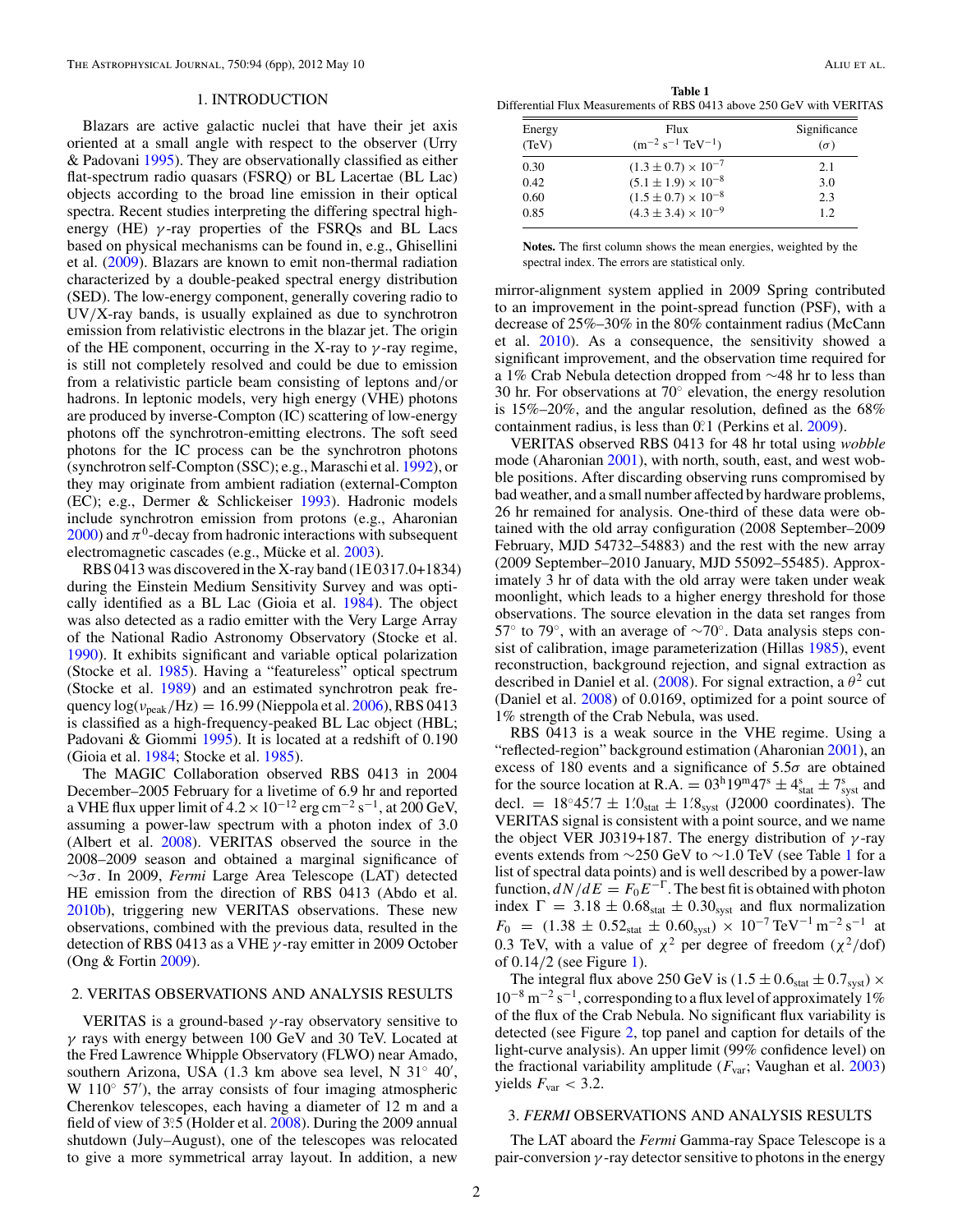<span id="page-3-0"></span>

**Figure 1.** VERITAS measured photon spectrum of RBS 0413. See the text for the parameters of the power-law fit shown.

range from below 20 MeV to more than 300 GeV (Atwood et al. [2009\)](#page-6-0). The present analysis includes the data taken between 2008 August 4 and 2011 January 4 (MJD 54682–55565), which covers the entire VERITAS observation interval. Events from the Pass 6 *diffuse* class with energy between 300 MeV and 300 GeV, with zenith angle *<* 100◦, and from a square region of side 20◦ centered on RBS 0413, were selected for this analysis. The cut at 300 MeV was used to minimize larger systematic errors at lower energies. The time intervals when the source was close to the Sun (MJD 54954–54974 and 55320–55339) were

excluded. The data were analyzed with the LAT Science Tools version  $v9r20p0^{33}$  and the post-launch instrument-response functions P6\_V11\_DIFFUSE. The binned maximum-likelihood tools were used for significance and flux calculation (Cash [1979;](#page-6-0) Mattox et al. [1996\)](#page-6-0). Sources from the 1FGL catalog (Abdo et al. [2010b\)](#page-6-0) located within a square region of side 24◦ centered on RBS 0413 were included in the model of the region. The background model includes the standard Galactic and isotropic diffuse emission components.<sup>34</sup>

A point source positionally consistent with RBS 0413 is detected with a significance of more than 9*σ* (test statistic,  $TS = 89$ ; see Mattox et al. [1996\)](#page-6-0). The photon energy spectrum is best described by a power-law function. Replacing the power-law model with a log-parabola model does not significantly improve the likelihood fit. The time-averaged integral flux is  $I(300 \text{ MeV} < E < 300 \text{ GeV}) = (1.64 \pm 0.43 \text{stat}^{-0.31}_{-0.22} \text{sys}) \times$  $10^{-5}$  m<sup>-2</sup> s<sup>-1</sup>, and the spectral index is  $1.57 \pm 0.12_{stat} +0.11_{syst}$ . The spectral points were calculated using the procedure pre-sented in Abdo et al. [\(2010b;](#page-6-0) see Table [2\)](#page-4-0). In the energy range 100–300 GeV, no detection was obtained (TS *<* 9) and an upper limit at the 95% confidence level was derived. Figure 2 (bottom panel) shows the *Fermi* light curve with ∼6 month wide time bins. The upper limit point in the last time bin has a 95%

<sup>34</sup> <http://fermi.gsfc.nasa.gov/ssc/data/access/lat/BackgroundModels.html>



**Figure 2.** Top: 30 day light curve for the VERITAS data. A fit with a constant function gives a  $\chi^2$ /dof value of 14/8, corresponding to a fit probability of 8%, consistent with the hypothesis of a constant flux. The negative flux point corresponding to the upper limit point in the light curve was included in the fit. Bottom: the light curve for the *Fermi* data using ∼6 month wide time bins. The shaded areas represent the time intervals that were excluded to avoid solar contamination. In both graphs, the dashed lines represent the constant fit function.

<sup>33</sup> <http://fermi.gsfc.nasa.gov/ssc/data/analysis/scitools/overview.html>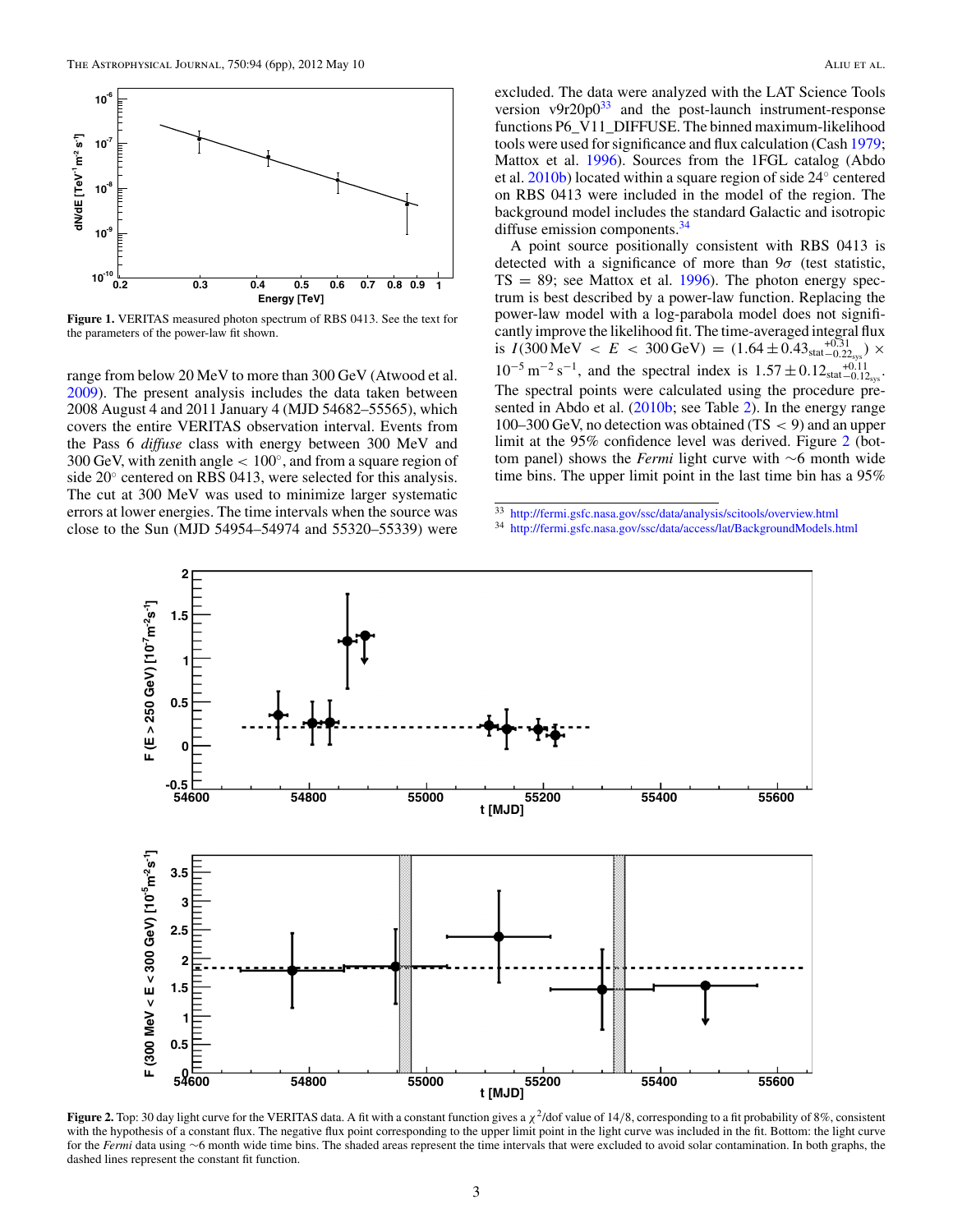<span id="page-4-0"></span>**Table 2** Differential Flux Measurements of RBS 0413 with the *Fermi*-LAT

| Energy<br>(GeV) | Flux<br>$(m^{-2} s^{-1} TeV^{-1})$ |  |  |
|-----------------|------------------------------------|--|--|
| 0.55            | $\approx 2.2 \times 10^{-2}$       |  |  |
| 1.73            | $(2.6 \pm 0.9) \times 10^{-3}$     |  |  |
| 5.48            | $(3.9 \pm 1.2) \times 10^{-4}$     |  |  |
| 17.3            | $(4.6 \pm 2.1) \times 10^{-5}$     |  |  |
| 54.8            | $(7.7 \pm 4.6) \times 10^{-6}$     |  |  |
| 173             | $< 4.7 \times 10^{-6}$             |  |  |

**Notes.** The energies correspond to the bin centers. The errors are statistical only.

confidence level. Comparing the likelihood of a model in which the flux in each time bin is free to vary to one where it is assumed to be constant yields a null hypothesis probability of 11%; thus, we find no evidence for variability. Details on the methodology can be found in Nolan et al. [\(2012\)](#page-6-0). Using the same method as in Section [2](#page-2-0) and including the flux value returned by the likelihood fit in the last bin, we estimate  $F_{\text{var}} < 3.2$  with 99% confidence level.

#### 4. *SWIFT* OBSERVATIONS

The VERITAS detection triggered a *Swift* (Gehrels et al. [2004\)](#page-6-0) target-of-opportunity observation of RBS 0413 on 2009 November 11, with a total exposure of 2.4 ks. All *Swift*-XRT data were reduced using the standard *Swift* analysis pipeline described in Burrows et al. [\(2005\)](#page-6-0) using the *HEAsoft* 6.8 package. Event files were calibrated and cleaned following the standard filtering criteria using the *xrtpipeline* task and applying calibration files current to 2010 March. All data were taken in photon-counting mode over the energy range 0.3–10 keV. Due to the moderate count rate of 0.3 counts  $s^{-1}$ , the data are not affected by photon pile-up in the core of the PSF, and partial masking of the source is not necessary. Source events were extracted from a circular region with a radius of 30 pixels (70*.* 8) centered on the source, and background events were extracted from a 40 pixel radius circle in a source-free region. Ancillary response files were generated using the *xrtmkarf* task, with corrections applied for the PSF losses and CCD defects. The latest response matrix from the XRT calibration files was applied. The extracted XRT energy spectrum was rebinned to contain a minimum of 20 counts in each bin.

An absorbed power-law model, including the *phabs*<sup>35</sup> model for photoelectric absorption, was fitted to the *Swift*-XRT photon spectrum. The cross-sections and abundances used the standard Xspec v12.5 values, as given in the Xspec Analysis Manual.<sup>36</sup> Using a fixed Galactic hydrogen column density,  $N_{\text{H}} = 8.91 \times$ 1020 cm−<sup>2</sup> (Kalberla et al. [2005\)](#page-6-0), the best-fit model yields a *χ*<sup>2</sup>*/*dof value of 25.9*/*26. Over the energy range 0.3–10 keV, the best-fit photon index is  $\Gamma = 2.22 \pm 0.07$ , and the normalization at 1 keV is  $(33.1 \pm 2.2)$  keV<sup>-1</sup> m<sup>-2</sup> s<sup>-1</sup>. The unabsorbed integral flux is  $F(0.3-10 \text{ keV}) = (1.69 \pm 0.12) \times 10^{-11} \text{ erg cm}^{-2} \text{ s}^{-1}$ in the range 0.3–10 keV. The absorbed integral flux in the range 2–10 keV is  $F(2-10 \text{ keV}) = (5.81 \pm 0.55) \times 10^{-12} \text{ erg cm}^{-2} \text{ s}^{-1}$ No flux variability is evident over the 2.4 ks exposure.

UVOT observations were taken in the photometric band *UVM2* (2246 Å; Poole et al. [2008\)](#page-6-0). The *uvotsource* tool

was used to extract counts, correct for coincidence losses, apply background subtraction, and calculate the source flux. The standard  $5''$  radius source aperture was used, with a  $20''$ background region. The source fluxes were dereddened using the procedure in Roming et al. [\(2009\)](#page-6-0). The measured flux is  $(2.75 \pm 0.11) \times 10^{-12}$  erg cm<sup>-2</sup> s<sup>-1</sup>.

## 5. MDM OBSERVATIONS

The *R*-band optical data were taken with the 1.3 m McGraw-Hill telescope at the MDM observatory on Kitt Peak, Arizona, between 2009 December 10 and 13. All frames were bias corrected and flat fielded using standard routines in IRAF<sup>37</sup> (Barnes [1993\)](#page-6-0), and instrumental magnitudes of RBS 0413 and six comparison stars in the same field of view were extracted using DAOPHOT (Massey & Davis [1992\)](#page-6-0) within IRAF. Physical magnitudes were computed using the physical *R*-band magnitudes of the six comparison stars from the NOMAD cata-log (Zacharias et al. [2005\)](#page-6-0), assuming that the magnitudes quoted in that catalog are exact, then they were corrected for Galactic extinction using extinction coefficients calculated following Schlegel et al.  $(1998)$ , taken from NED,<sup>38</sup> and converted into *ν*F<sub>*ν*</sub> fluxes. The flux shows variations of up to ∼30% from day to day, with an average of  $(2.47 \pm 0.02) \times 10^{-12}$  erg cm<sup>-2</sup> s<sup>-1</sup>. In the case of RBS 0413, the host galaxy is expected to make a substantial contribution to the observed *R*-band flux. We have taken this into account in our SED modeling by adding a phenomenological host galaxy SED to our model.

## 6. MODELING AND DISCUSSION

The non-thermal continuum of RBS 0413 exhibits a doublepeaked shape, as is typical for blazars. In this study, we applied three different time-independent models to the observed SED, using the contemporaneous X-ray, UV, and optical (*R*-band) data to complement the *Fermi*-LAT and VERITAS observations (see Figure [3\)](#page-5-0). It should be noted that these observations were not strictly simultaneous. For all of the models, the emission region was assumed to be a spherical blob of size  $R<sub>b</sub>$ , moving within the jet with a bulk Lorentz factor  $\Gamma$ .  $R_b$  was constrained using the optical minimum variability timescale  $log(\Delta t_{min}) = 3.75$ (Xiang & Dai [2007\)](#page-6-0), where  $\Delta t_{\text{min}}$  is in units of seconds. The angle between the line of sight of the observer and the jet axis, represented by  $\theta_{obs}$ , was chosen to be equal to  $1/\Gamma$ . This is referred to as the critical or superluminal angle, for which the Doppler factor equals Γ. The synchrotron emission was assumed to originate from relativistic electrons with Lorentz factors distributed between *γ*min and *γ*max, following a power law with a spectral index *q*e, under the influence of a magnetic field*B*. The particle-escape timescale is represented by  $t_{\text{esc}} = \eta_{\text{esc}} R_b/c$ , where *η*esc is the particle-escape parameter. For each model, the parameters were adjusted to describe the data and achieve an equilibrium between the acceleration of the injected particles, the radiative cooling, and the particle escape. The best-fit parameters were used to calculate the relative partition between the magnetic field energy density and the kinetic luminosity of relativistic particles ( $\epsilon_{\text{Be,p}} \equiv L_{\text{B}}/L_{\text{e,p}}$ ) for each model. All model spectra were corrected for extragalactic background light (EBL) absorption using the model of Finke et al. [\(2010\)](#page-6-0). For the

<sup>&</sup>lt;sup>35</sup> The *phabs* tool applies absorption using photoelectric cross-sections. <sup>36</sup> [http://heasarc.nasa.gov/docs/software/lheasoft/](http://heasarc.nasa.gov/docs/software/lheasoft/xanadu/xspec/XspecManual.pdf)

[xanadu/xspec/XspecManual.pdf](http://heasarc.nasa.gov/docs/software/lheasoft/xanadu/xspec/XspecManual.pdf)

<sup>&</sup>lt;sup>37</sup> IRAF is distributed by the National Optical Astronomy Observatory, which is operated by the Association of Universities for Research in Astronomy (AURA) under cooperative agreement with the National Science Foundation. <sup>38</sup> <http://ned.ipac.caltech.edu/>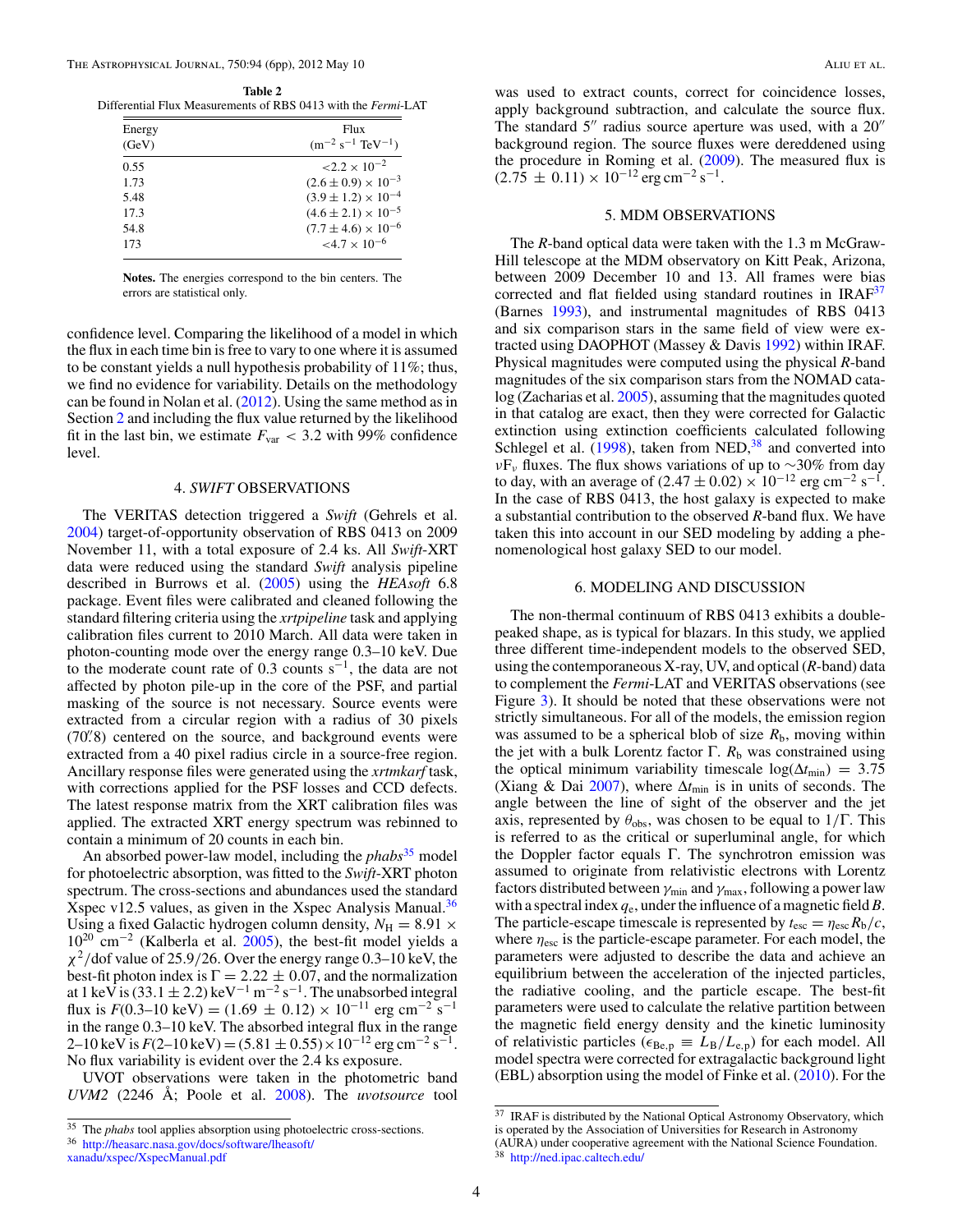<span id="page-5-0"></span>

**Figure 3.** RBS 0413 spectral energy distribution. Absorption in the VHE region due to the EBL is taken into account in the fits using the model of Finke et al. [\(2010\)](#page-6-0). The models are described in detail in the text.

(A color version of this figure is available in the online journal.)

**Table 3** Best-fit Parameters for the SED of RBS 0413 for the SSC, SSC+EC, and Lepto-hadronic Models

| Parameter                                                               | Symbol             | <b>SSC</b>                    | SSC+EC                        | Lepto-hadronic             |
|-------------------------------------------------------------------------|--------------------|-------------------------------|-------------------------------|----------------------------|
| Electron low-energy cutoff*                                             | $\gamma_{\min}$    | $7.0 \times 10^{4}$           | $5.0 \times 10^{4}$           | $4.5 \times 10^{3}$        |
| Electron high-energy cutoff*                                            | $\gamma$ max       | $1.0 \times 10^{6}$           | $1.0 \times 10^{6}$           | $5.0 \times 10^{4}$        |
| Injection electron spectral index*                                      | $q_e$              | 2.4                           | 2.5                           | 2.4                        |
| Escape-time parameter $(t_{\rm esc} = \eta_{\rm esc} R_{\rm b}/c)^*$    | $\eta_{\rm esc}$   | 10                            | 300                           | 100                        |
| Magnetic field (gauss)*                                                 | B                  | 0.1                           | 0.22                          | 30.0                       |
| Bulk Lorentz factor*                                                    | Г                  | 20                            | 20                            | 15                         |
| Doppler factor                                                          | D                  | 20                            | 20                            | 15                         |
| Blob radius $(\times 10^{16} \text{ cm})^*$                             | R <sub>b</sub>     | 1.1                           | 1.6                           | 0.5                        |
| Observing angle                                                         | $\theta_{\rm obs}$ | $2^{\circ}87$                 | $2^\circ 87$                  | 3.82                       |
| External radiation field E density (erg cm <sup>-3</sup> ) <sup>*</sup> | $u_{\text{ext}}$   | .                             | $6 \times 10^{-7}$            | .                          |
| External radiation field BB temperature*                                | $T_{\rm ext}$      | .                             | $1.5 \times 10^3$ K           | $\cdots$                   |
| Proton spectrum low-energy cutoff (GeV)*                                | $E_{\rm p,min}$    | .                             | .                             | $1.0 \times 10^{3}$        |
| Proton spectrum high-energy cutoff $(GeV)^*$                            | $E_{\rm p,max}$    | .                             | .                             | $1.6 \times 10^{10}$       |
| Spectral index of proton distribution*                                  | $q_{\rm p}$        | .                             | .                             | 2.4                        |
| Kinetic luminosity in protons (erg $s^{-1}$ )*                          | $L_{\rm p}$        | .                             | $\cdots$                      | $2.0 \times 10^{46}$       |
| Kinetic luminosity in electrons (erg $s^{-1}$ )*                        | $L_{e}$ (jet)      | $2.97 \times 10^{43}$         | $1.55 \times 10^{43}$         | $6.26 \times 10^{40}$      |
| Magnetic field energy density ( $erg s^{-1}$ )                          | $L_{\rm B}$ (jet)  | $1.82 \times 10^{42}$         | $1.86 \times 10^{43}$         | $1.90 \times 10^{46}$      |
| Equipartition parameter                                                 | $\epsilon$         | $\epsilon_{\text{Be}} = 0.06$ | $\epsilon_{\text{Be}} = 1.20$ | $\epsilon_{\rm Bp} = 0.95$ |
| Redshift                                                                | Z.                 | 0.19                          | 0.19                          | 0.19                       |

**Notes.** The parameters that were left free are marked with an asterisk. *θ*obs is the superluminal angle (see Section [6\)](#page-4-0).

optical band, a phenomenological SED reproducing the archival host galaxy spectral points was added to the model.

The first model we applied assumed a pure SSC scenario. The magnetic field energy density required in this model is only 6% of the value corresponding to equipartition with the relativistic electron distribution ( $\epsilon_{\text{Be}} = 0.06$ ). The model spectrum is too hard in the *Fermi* band (strongly curved, with  $\Gamma \sim 1.5$  around  $10^{23}$  Hz) and too soft in the VERITAS band ( $\Gamma = 4.0$ ), albeit within the errors in both cases. On the other hand, while the X-ray measurements are well reproduced, the optical (*R*-band) spectrum is not.

Next, we tested a combined SSC+EC model. The external source of photons was assumed to be an isotropic thermal blackbody (BB) radiation field, which may be due to a torus of warm dust with a temperature of  $T_{ext} = 1.5 \times 10^3$  K. The assumed BB infrared (IR) radiation field corresponds to a *ν*F*<sup>ν</sup>*

flux of  $\sim$  5 × 10<sup>8</sup> × R<sub>pc</sub> Jy Hz, where R<sub>pc</sub> is the characteristic size of the IR emitter in units of parsecs. It should be noted that this quantity is far below the measured IR flux, thus consistent with our observations. The addition of an EC component improves the modeling for the optical and *Fermi* data compared with the pure SSC model and leads to values for the model parameters which are very close to equipartition ( $\epsilon_{\text{Be}} = 1.20$ ). However, the model tends to have too sharp a cutoff in the VHE band and therefore underpredicts the VERITAS flux measurements. This could be remedied by choosing a much weaker magnetic field and higher electron energies, but the resulting system would then be very far from equipartition, with  $\epsilon_{\text{Be}}$  reduced by at least two orders of magnitude.

The last model we tested is a combined lepto-hadronic jet model as described in Böttcher  $(2010)$  $(2010)$ . In this case, the HE component of the non-thermal emission is dominated by a